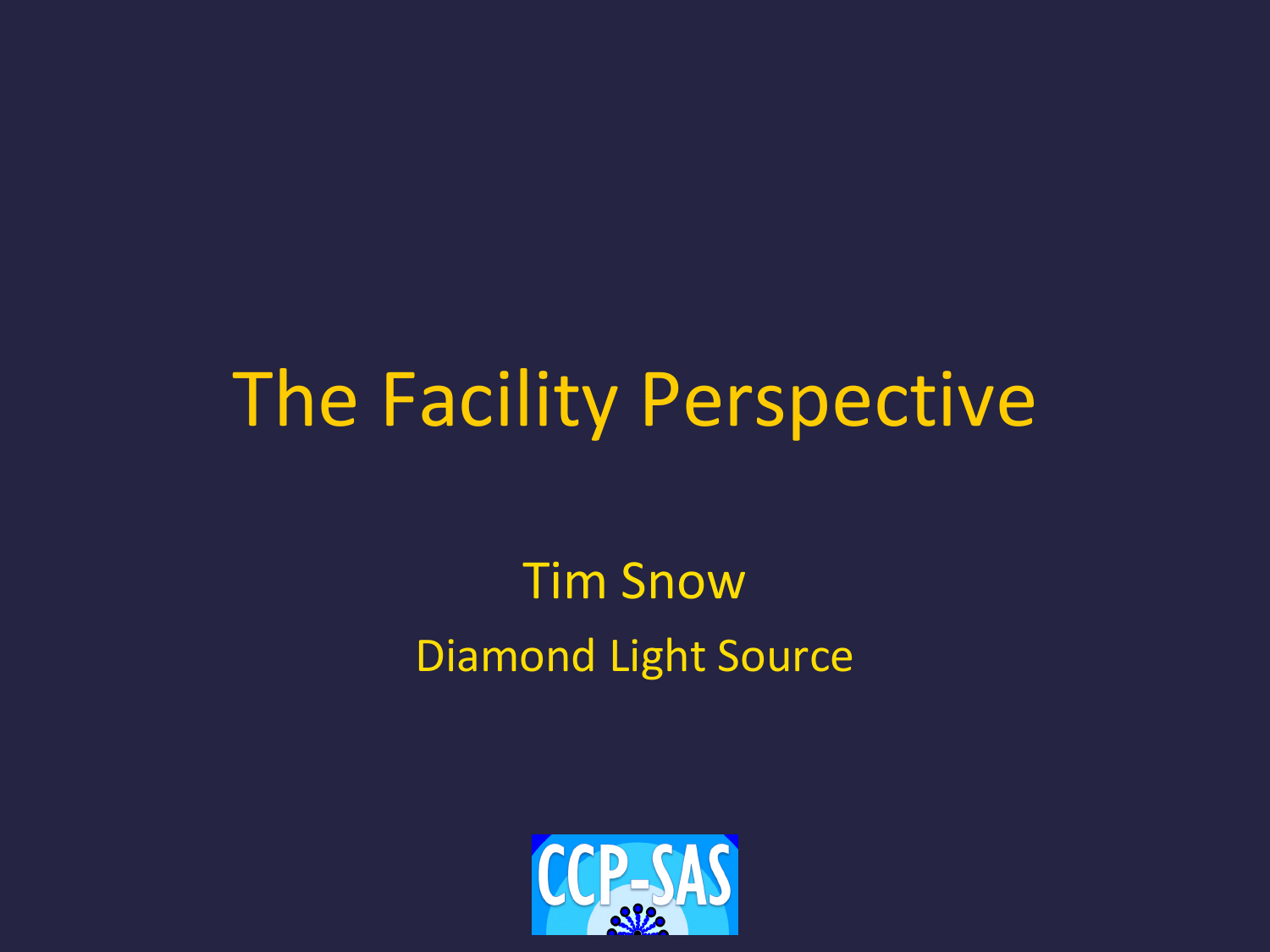## Introduction

- Diamond Light Source
	- Synchrotron x-ray radiation source
- ISIS Neutron and Muon Source – Spallation radiation source
- Scientific Computing Application Resource for Facilities (SCARF)
	- Joint computing resource on the RAL site



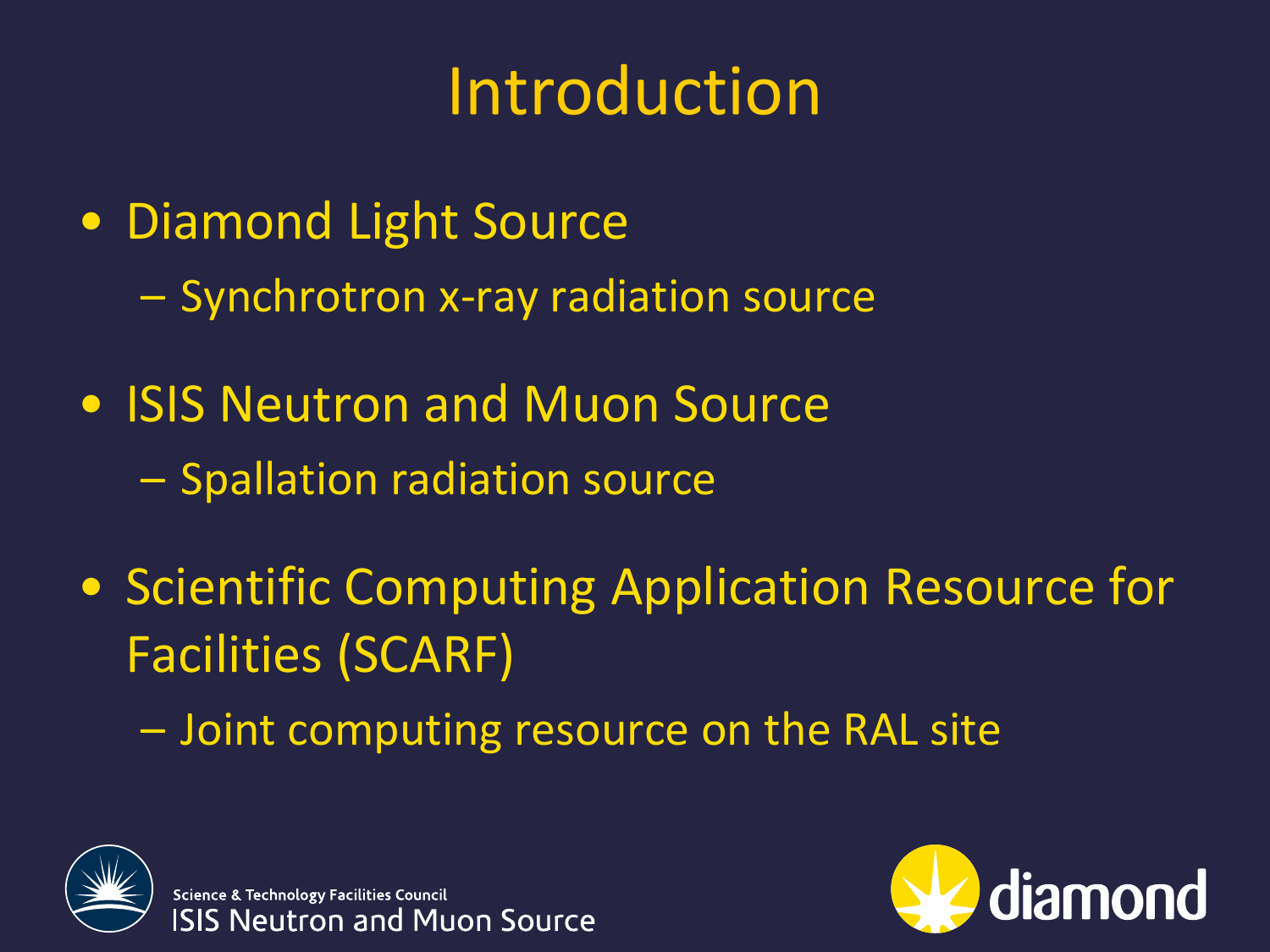#### Small angle scattering

#### *X-ray data Neutron data*







# MANTID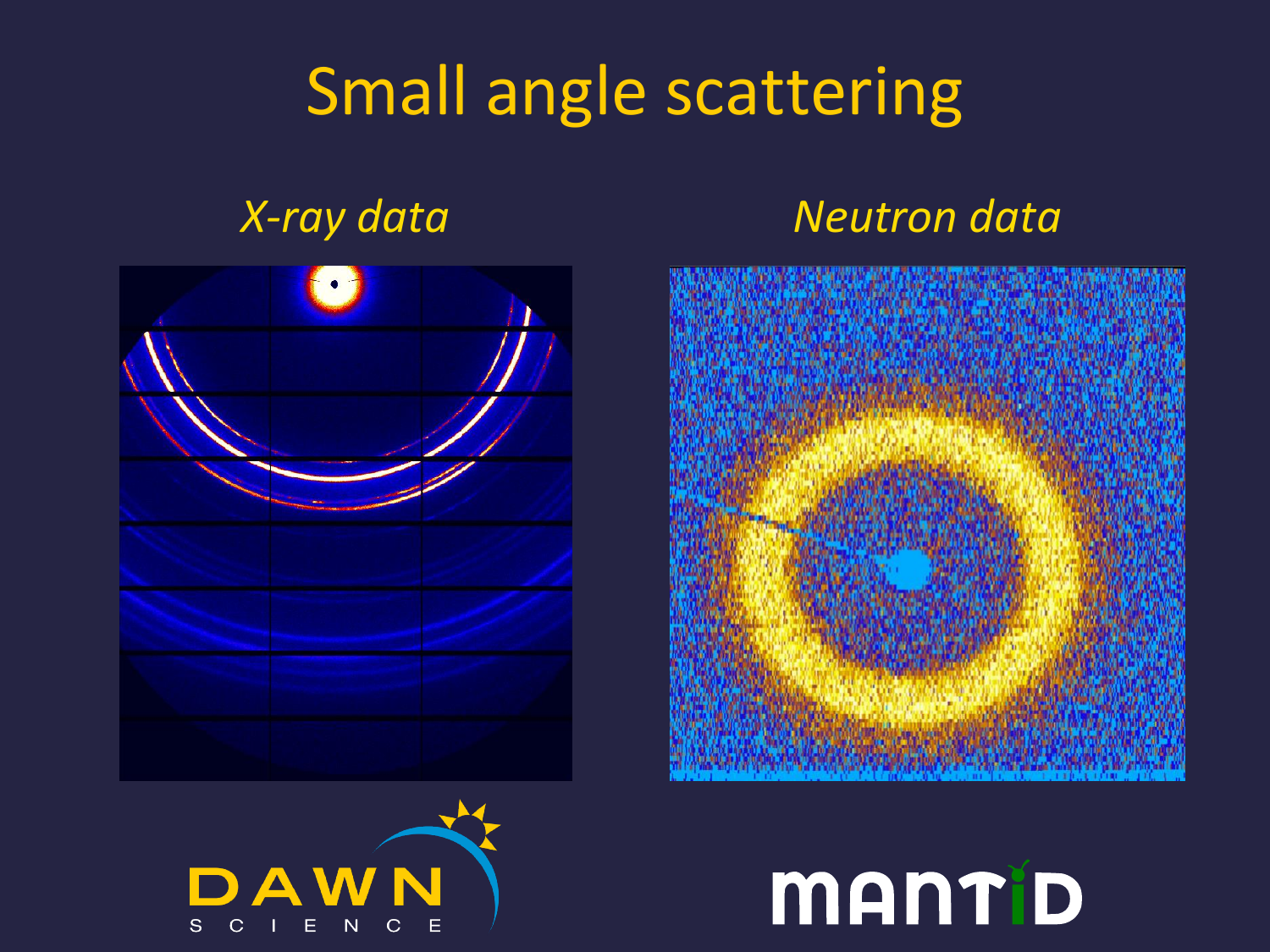## Image integration

#### • Advantages

- Averaging data points mitigates scattering variation at a given *q* or χ value
- Yields smaller datasets which can be compared by eye and analysed relatively quickly by computer
- Disadvantages
	- Image integration results in information loss
	- Mutual exclusivity between orientation and structural information
	- Obscures the true nature of the sample scanned



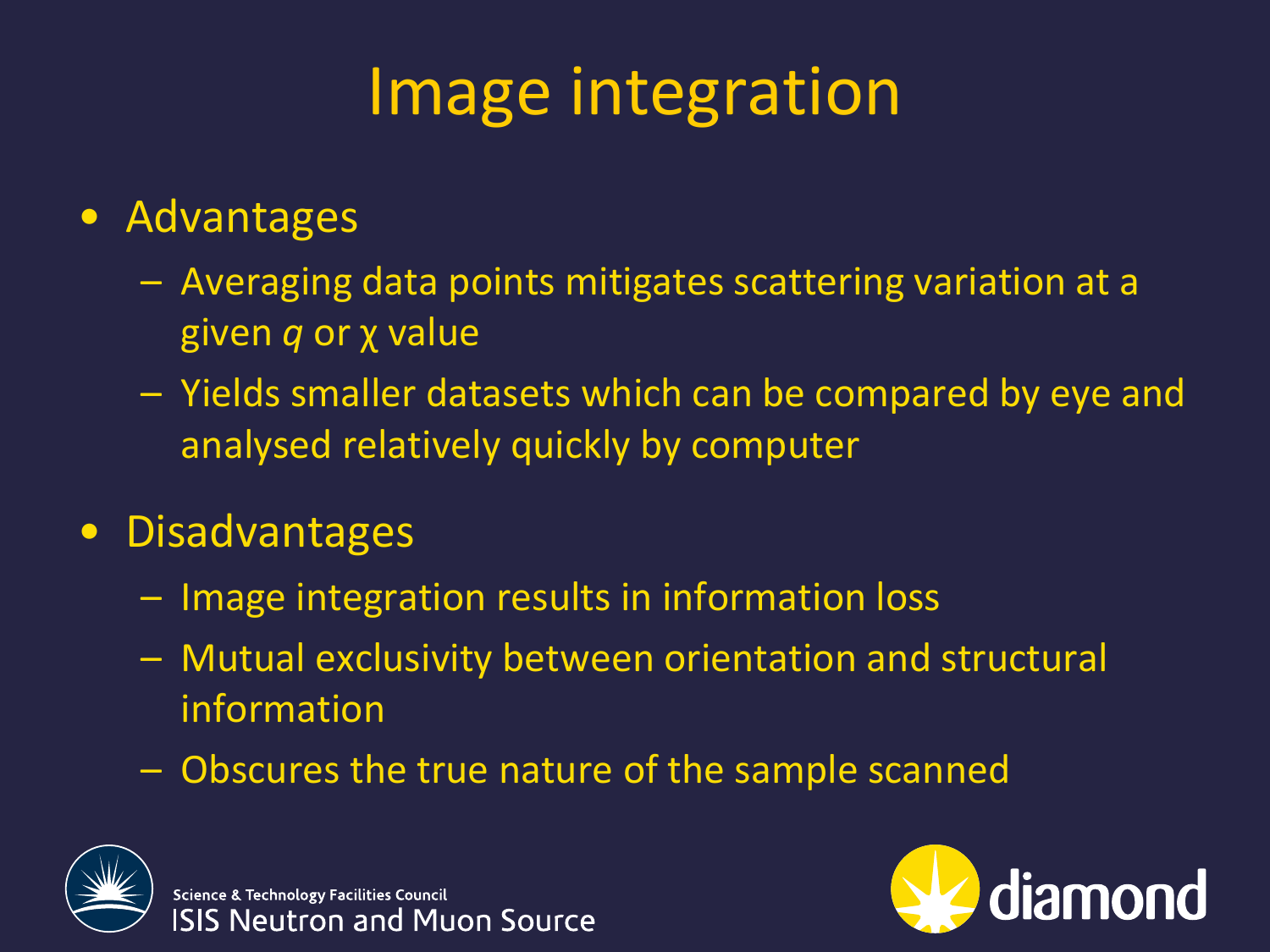### Small angle scattering



Scattering wavevector  $(q)$ 



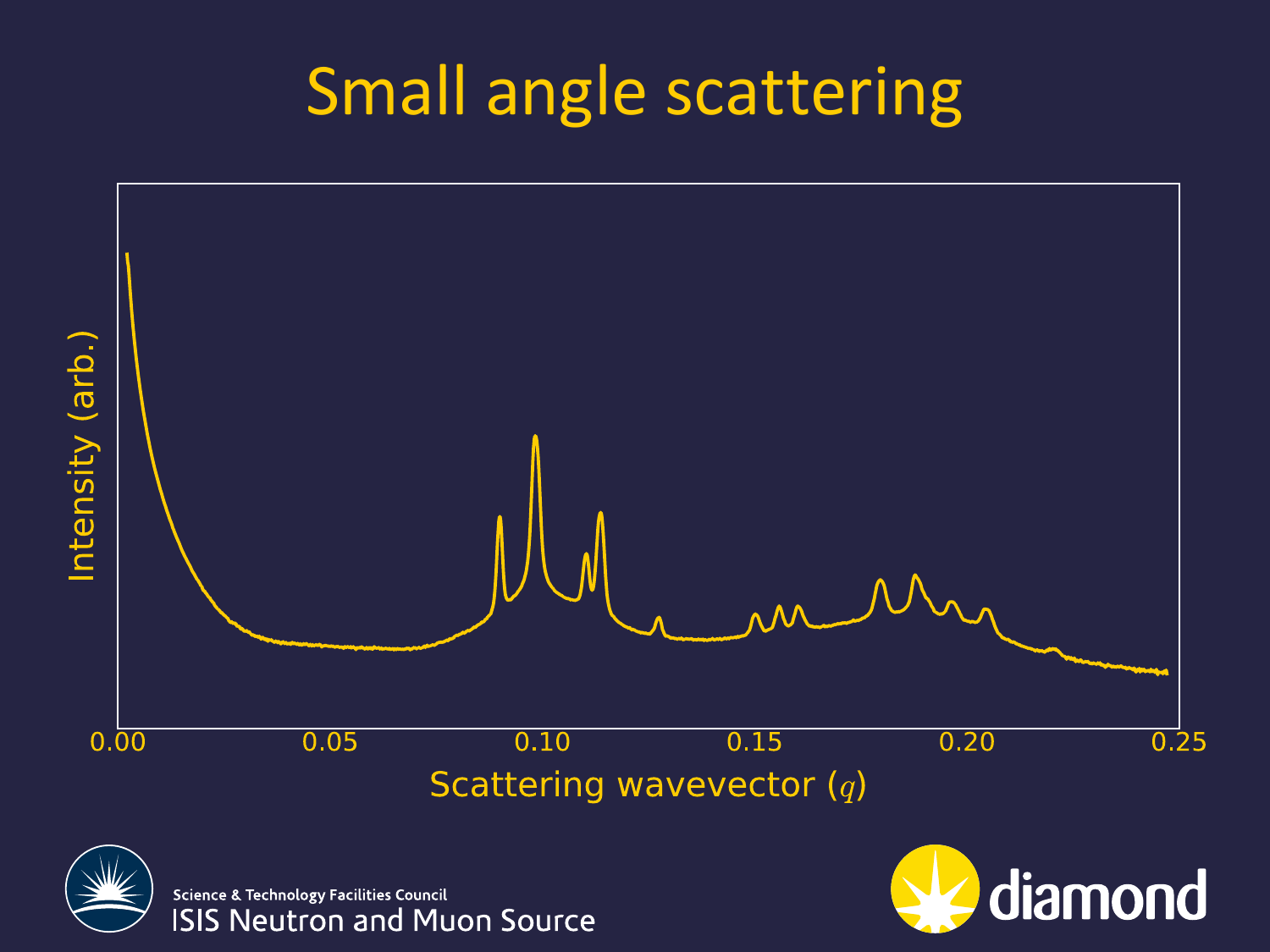## Small angle scattering

*Azimuthal (I vs. q) analysis*

- SasView
	- Shape and size fitting to SAS data
- Scåtter
	- P(r) and R<sub>g</sub> values from solution scattering
- SAS Portal
	- List of small angle scattering software
		- www.smallangle.org



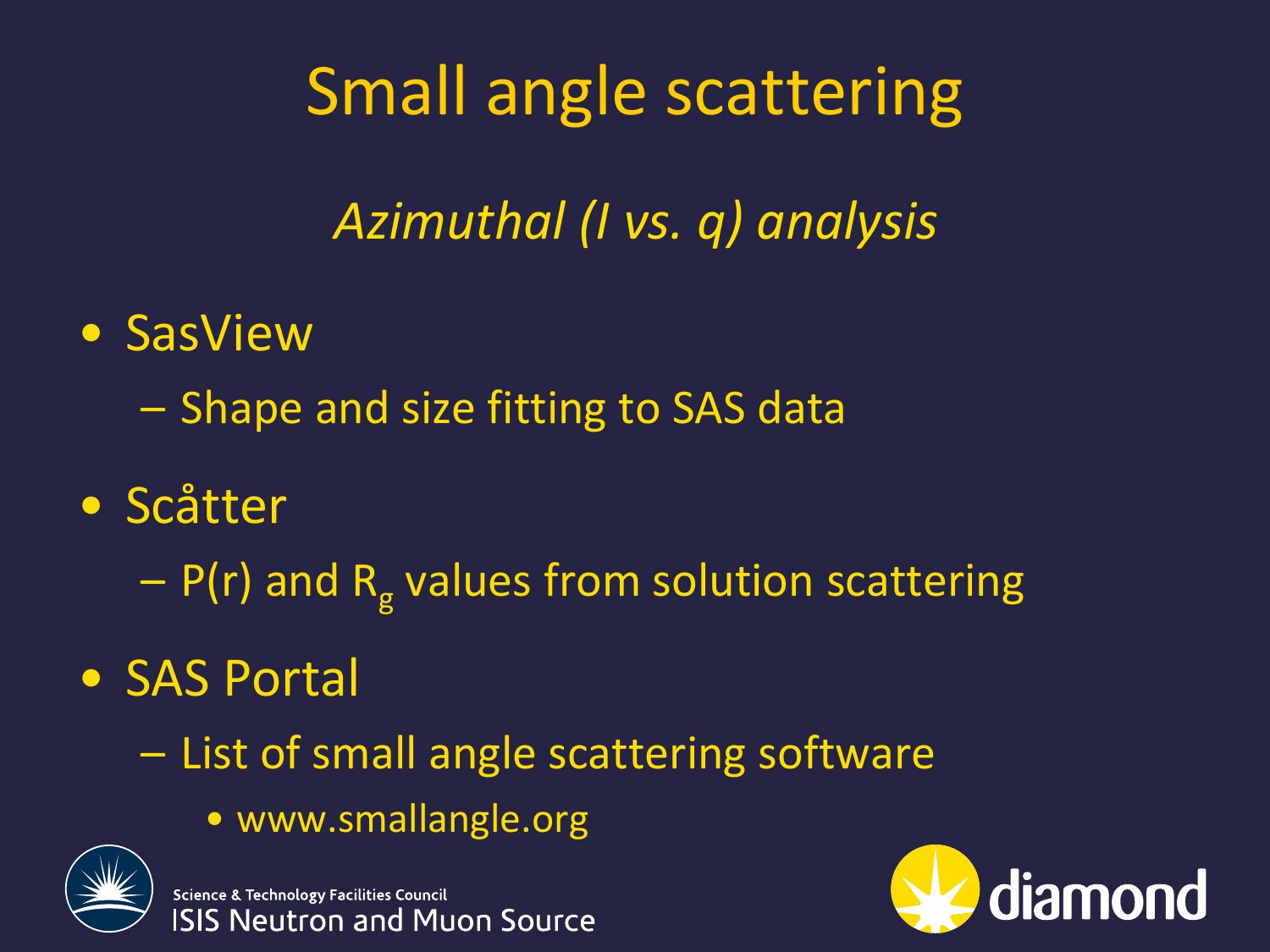## How far should facilities go?

- Scattering is a tool and part of providing the tool should be analysis tools
	- The job of the facilities
- Analysis is where the science is to be found – The job of the user

### *Data on disk is useless to everybody*



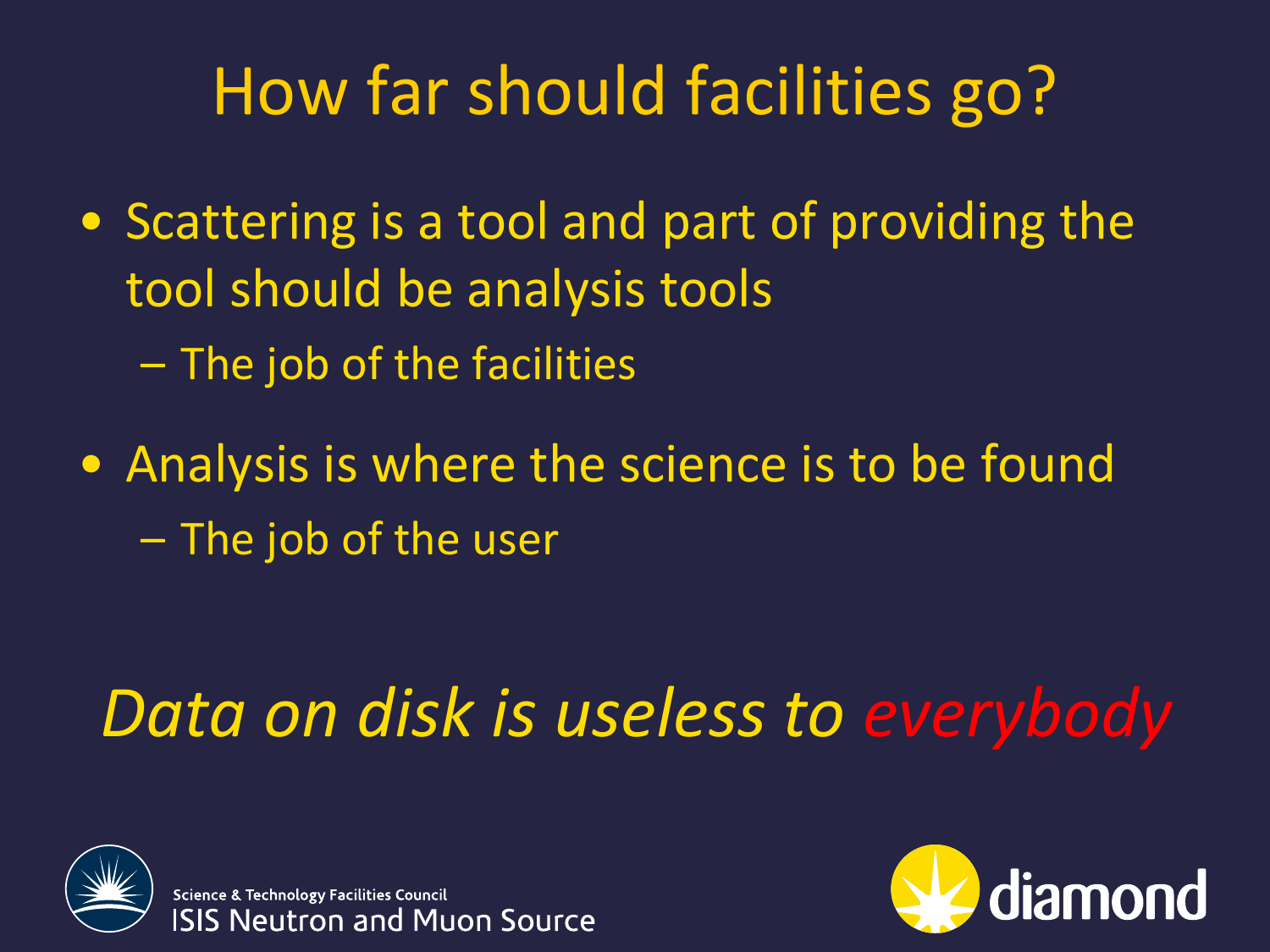### Analysing complex datasets

#### • Currently

- Biological users
	- Advantage from protein databank
	- Creation of simulation trajectory files catered for
- Groups with simulation expertise

#### • Future

- Polymer systems
- Soft matter systems
- Bio-mimetic systems



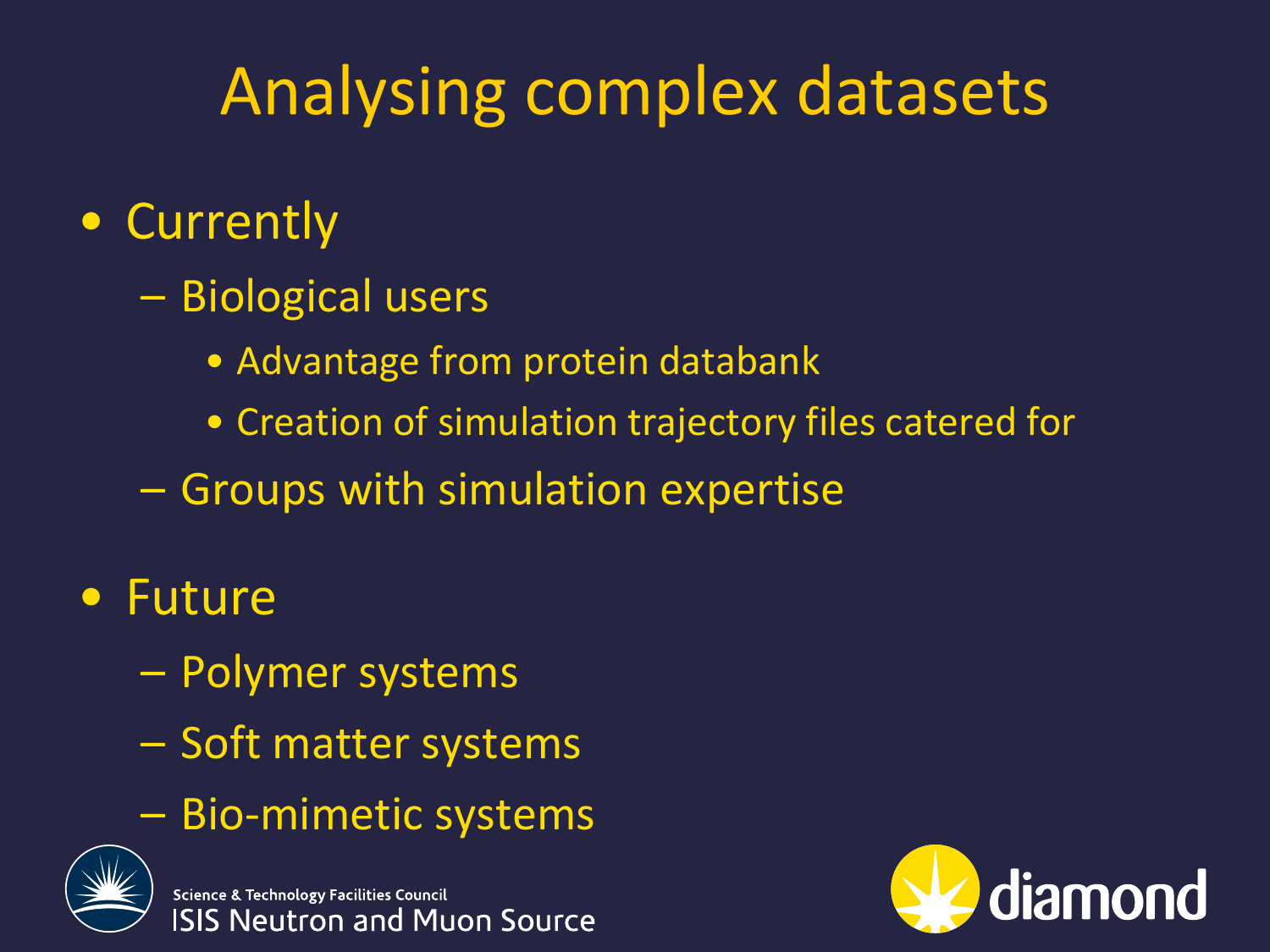#### HPC at RAL

- SCARF resources available
	- 420 nodes, 6,176 CPU cores, 32.5 TB RAM
	- Access, *via* FED ID, to all Diamond and ISIS users
- SASSIE is being installed on SCARF
	- Most dependencies installed
	- Collaboration with J. Curtis
		- www.github.com/zazzie 1.5



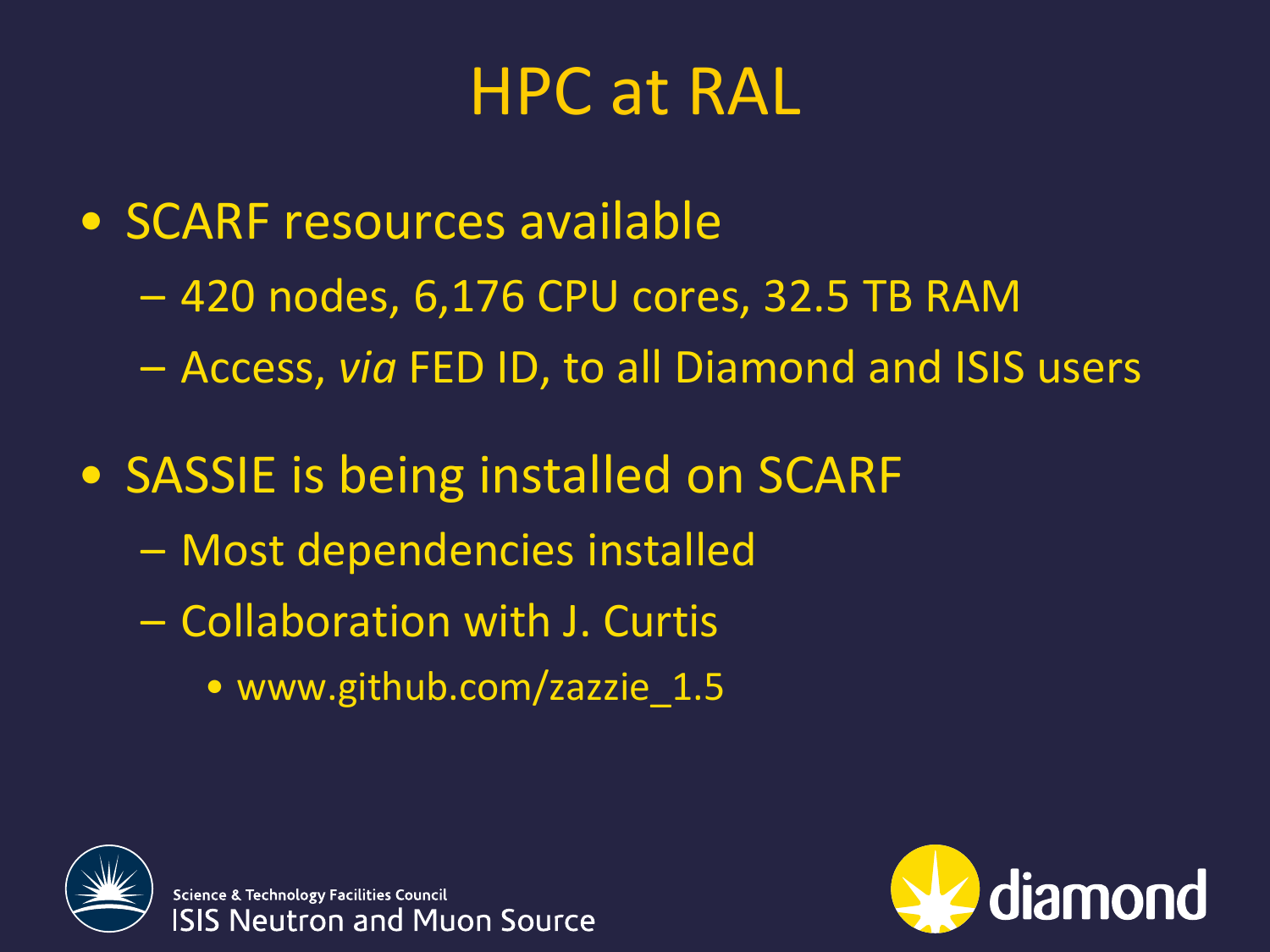### First steps

- Trajectory files and simulation constraints
	- Simplify process of creation
	- Some form of 'intelligence' required
	- Prevent users from analysing unphysical systems
- Commitment to SASSIE
	- Installation and setup of SASSIE on SCARF
	- Provision of HPC time by Diamond and ISIS
	- Initial user training



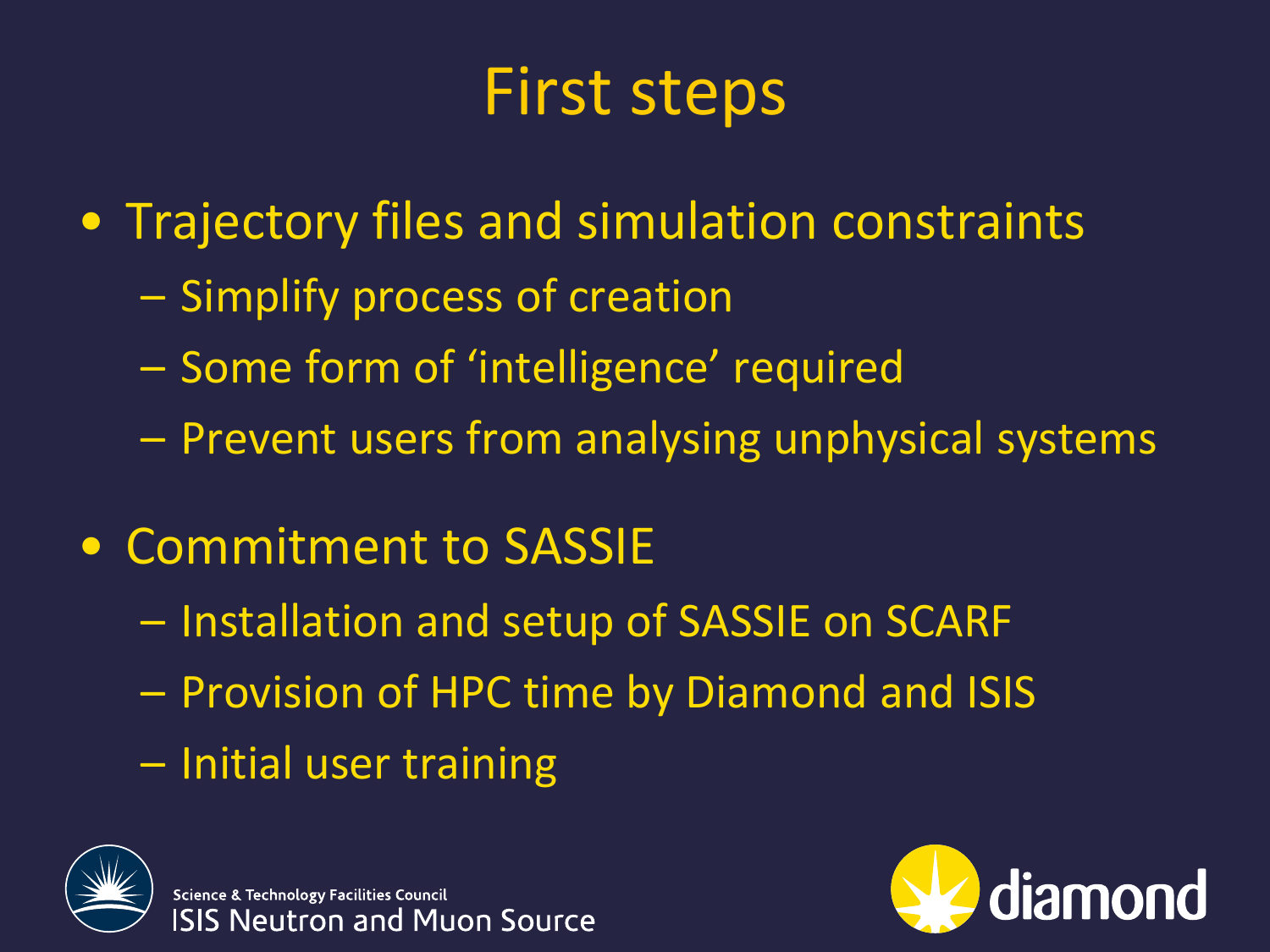#### Future steps

- Building on biological roots
	- Suite of tools for trajectory files
		- Colloidal systems
		- Polymer systems
		- Soft matter systems
- Develop simulation expertise at facilities – First point of contact
- Integrating SASSIE with RAL data analysis



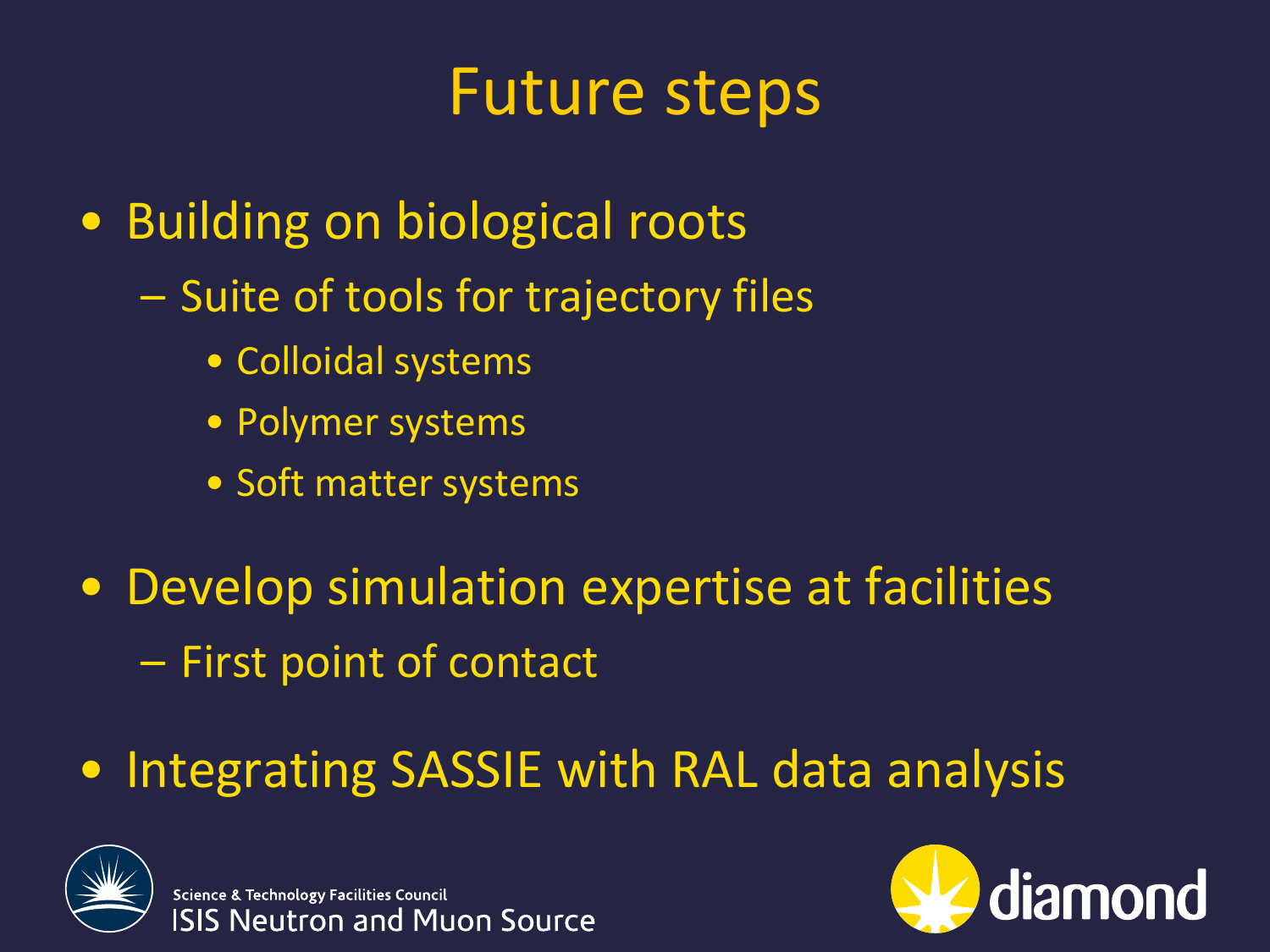## Final thoughts

- Scattering is a tool and part of providing the tool should be analysis tools
	- Pooling of resources and collaborations facilitating better resources for users
- Analysis is where the science is to be found
	- We must help users but, ultimately, they must work with their data to make discoveries

### *Data on disk is useless to everybody*